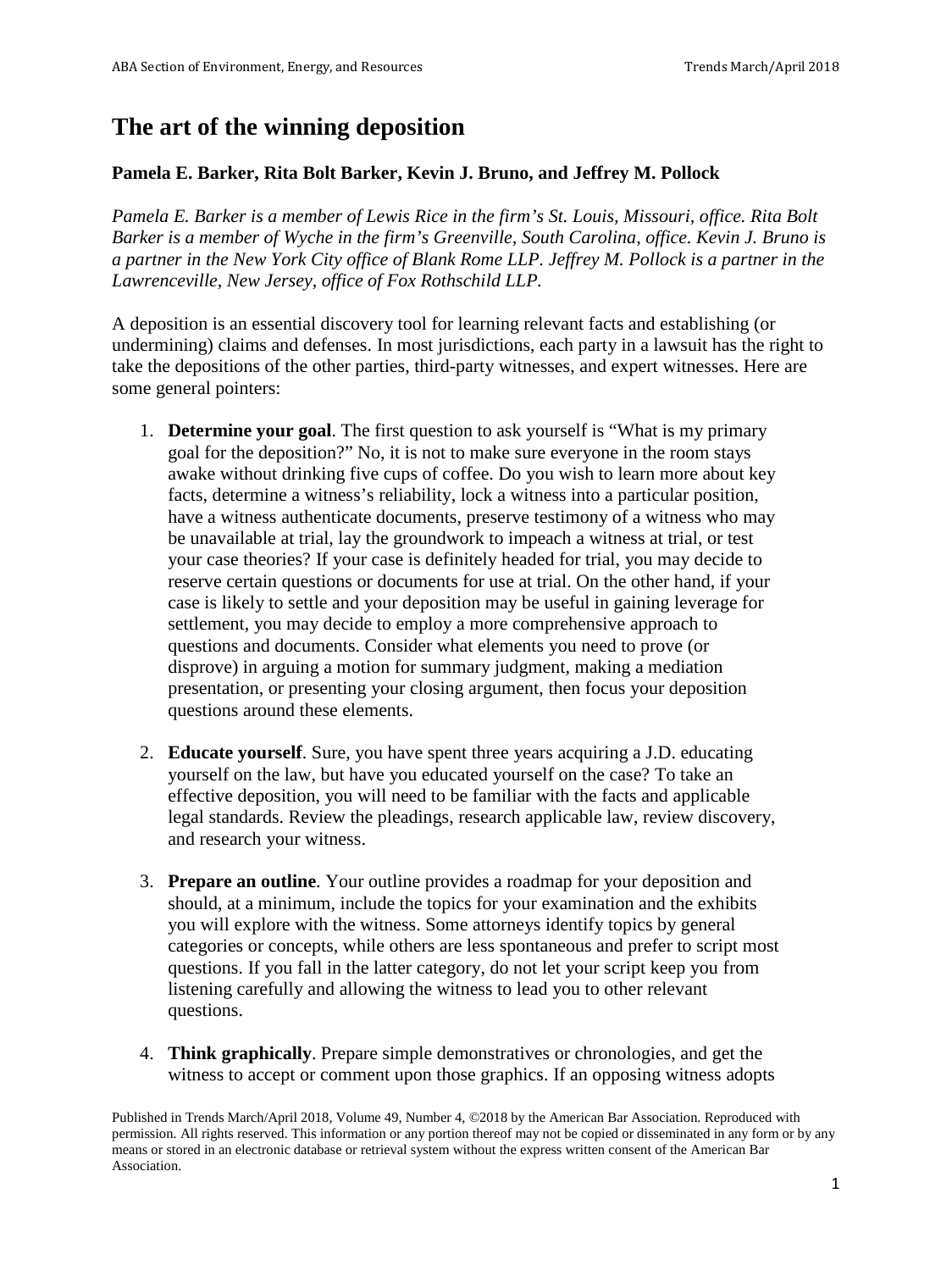your chronology, then you are a long way to proving your case. A simple demonstrative establishing some core facts that are incontrovertible can eliminate multiple requests for admissions or interrogatories.

One particular type of deposition is a Federal Rule of Civil Procedure 30(b)(6) deposition of the party's corporate representative. Under Rule 30(b)(6), the named organization must designate one or more officers, directors, or managing agents, or designate other persons to testify on its behalf. The entity may set out those matters on which the designated person will testify. During the deposition, the designated representative must testify about information known or reasonably available to the organization. Here are several tips for preparing to take a 30(b)(6) deposition:

- 1. **Determine the best time to take the deposition**. Is it better for your case to take the Rule 30(b)(6) deposition in the beginning of the discovery period to gain a general understanding and assist in tailoring future discovery—or at the end of the discovery period to tie up loose ends and fill any gaps in information? There are pros and cons to each approach, but make this decision part of your overall case strategy.
- 2. **Prepare a deposition notice**. The deposing party must craft a notice of deposition that identifies the areas of inquiry with "reasonable particularity." Courts may disagree as to whether you may question the deponent on subjects that were not enumerated in the deposition notice, so it is best for the notice to include all possible topics of inquiry. Insufficient notices may be quashed or modified, so time invested in perfecting your notice may save time down the road.
- 3. **Confirm the deponent party has designated appropriate individuals**. The corporation must designate deponents who can testify on its behalf. Designees are not required to have firsthand knowledge, but they must be prepared to provide complete and binding answers. Begin the deposition by confirming with the designee that he/she is fully prepared to provide the information known to the organization. If it becomes evident that the identified designee is not adequately prepared, you may demand that the organization designate additional witnesses. Doing so will probably not strengthen your relationship with opposing counsel, but it will show everyone you know how to use Rule 30(b)(6) to advocate for your client.

Another critically important type of deposition is the expert witness deposition. Lawsuits are oftentimes won or lost on the basis of expert witness testimony. The following are several suggestions:

1. **Review the expert's report.** Typically, the expert witness will have provided his/her expert report in advance of the deposition. Put away your *NY Times* bestseller and make the expert report your preferred reading material in advance. The expert report provides a helpful starting point for your questions. Explore the contents of the report as well as the assumptions on which it is based. The report

Published in Trends March/April 2018, Volume 49, Number 4, ©2018 by the American Bar Association. Reproduced with permission. All rights reserved. This information or any portion thereof may not be copied or disseminated in any form or by any means or stored in an electronic database or retrieval system without the express written consent of the American Bar Association.